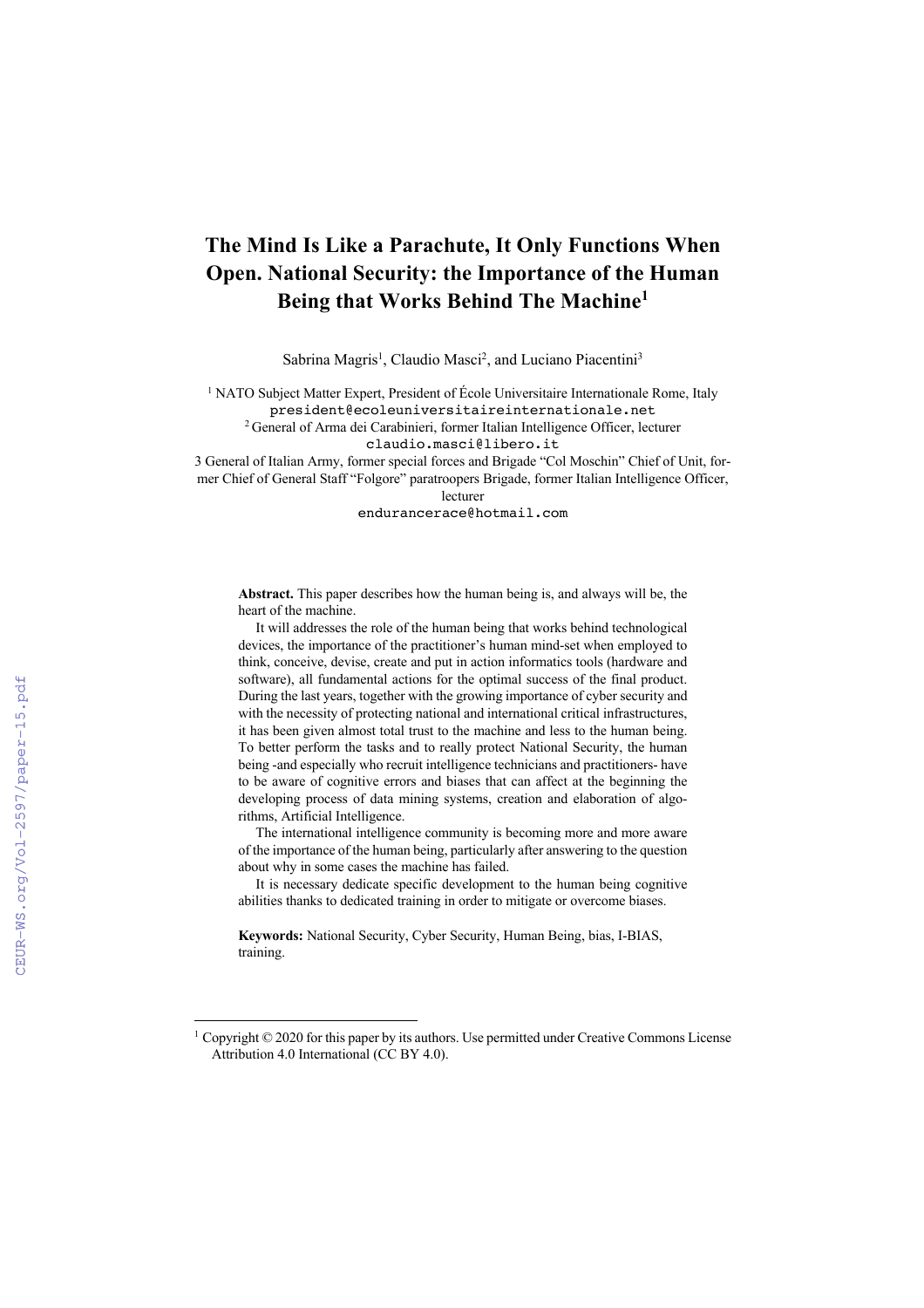## **1 Introduction**

The aphorism [9] attributed to Albert Einstein timely than ever and pertinent in the era of information warfare, considered as "the offensive and defensive use of information and information systems to exploit, corrupt, or destroy an adversary's information and information systems, while protecting one's own [7], era in which both into the cyberspace and into the real battlefield a "hybrid warfare" is being fought, intended as a military strategy characterized by a great flexibility, that unites conventional warfare, irregular war and the war made by attack actions and cyber sabotage [4]. The hybrid warfare was defined as "unrestricted warfare" by the Chinese Colonels Qiao Liang and Wang Xiangsui in 1999 [15].

The two Officers – while describing the methods of the asymmetric warfare [12] claimed that it was no longer necessary continuing to spend billions of dollars for new weaponry and defensive space shield, when the danger of an attack – moreover – can originate also from groups that resort to the use of amount of money characterized by only a few thousand dollars.

The aforementioned Officers, by means of concepts focused on the worldwide globalization process and on issues related to the financial context, stated that the war has changed – with no regard to tools, technology, modalities and forms – but in its own essence and function. It was a concept aimed at making understand to their decisionmakers and generals that "war is not even anymore war but a clash in very different fields" [15]: starting with the world of communication, through the use of Internet, and both by culturally facing each other through the new social networks and mass media, and by attacking with the use of financial transactions. Numerous real activities so far never considered as "war, but a hybrid way of facing each other" [15], learning as much as possible from others successes and failures with the purpose of obtaining a multiplier effect on the results. These results are obtained by combining from time to time the most suitable factors for success. In other terms and more specifically, with the combination - for example - of aircraft that cannot be intercepted, cruise missiles, nuclear deterrence, financial warfare and terrorist attacks.

Turning to the Chinese Institutional environment, the two Colonels have written: "managers ignore that it is not their capacity of understanding the combinations that represents the solution to the problem. What really matters is understand which elements must be associated in order to increase the combinations together with the combination modes" [15].

The importance of the mind and its indispensable function, that is understanding, appears clearly already at the beginning of the 2000. It is an importance, moreover, also previously supported – in February 1994 – in the "Martre Dossier" [18], relevant with the French plan for the realization of Economic Intelligence and Business Strategy.

In this context, the Economic Intelligence was defined as "collection and processing of information with sophisticated, difficult and delicate accessibility" [19]. The activity consists in the identification of the future intentions and abilities of a competitor, considering that the intention is the real reason of the actions.

In order to face these challenges – intentions of a competitor, factors that will influence its decisions, the area in which its interests converge, psychological attitudes –

2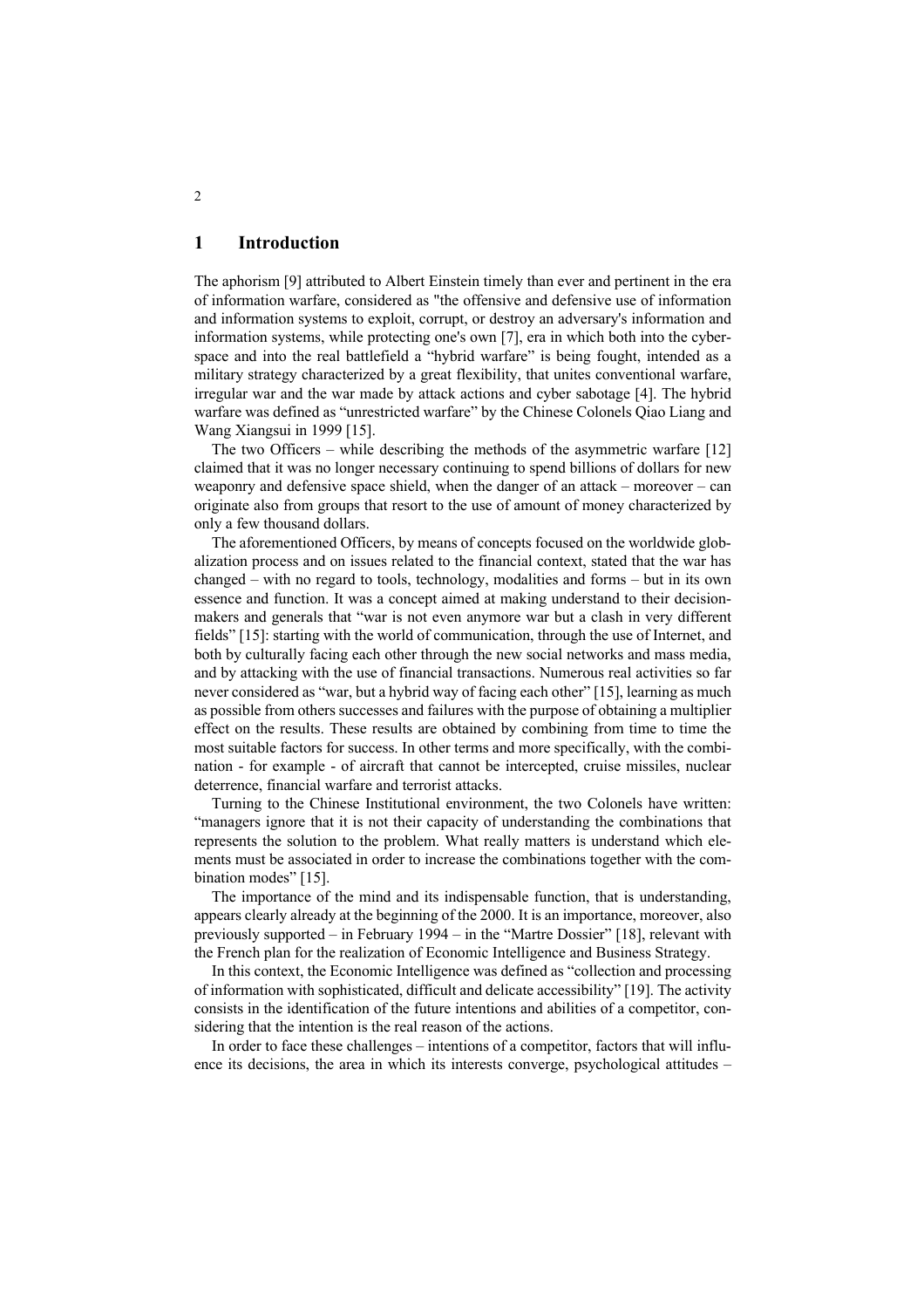brain must be put to work in order to understand the reality of: markets, techniques, ways of thinking of the competitors, their culture, their intentions and their ability to put them in act.

In light of these elaborations of thought, today we find ourselves immersed into a reality rich technical and technological connotations. It is a very distant reality from the cultural language of every Country or ethnic group, which seems to be moving forward towards a dimension of higher tranquility but it is not true at all.

In fact, the current society is characterized by the immediacy of the information that is mostly focused on new technological processes which have produced profound changes into the economic, social and cultural fields.

The majority of people attribute these drifts to the spread of the new technologies that stimulates inattention, in order to prevent "thinking". In fact, some believe that the widespread technological offer is a strategic one, it means that it is desired and programmed non only for the return – of considerable size and relevance – profits, but also to devastate and liquidate the western-Mediterranean humanistic culture, which allowed us to overcome over time irrational, horrendous and bloody conflicts that it has generated.

## **2 Who Works Behind the Machine: Limits, Cognition, Skills**

It is essential to keep in mind that who operates behind the machine is a human being, it is to say that is someone called upon to think, conceive, devise, create and put in action informatics tools (hardware and software), all fundamental actions for the optimal success of the final product.

During the last years, together with the growing importance of cyber security and with the necessity of protecting national and international critical infrastructures, it has been given almost total trust to the machine and less to the human being.

The international intelligence community is becoming more and more aware of the importance of the human being, particularly after answering to the question about the way how in some occasions (i.e. the terroristic attack of Islamic matrix at the *Bataclan* theater, Paris, France, 13 November 2015) the machine has failed. After this terroristic attack terrorists warning problem and suspects report have arisen in the intelligence community.

The research made by the machine to detect terrorist suspects was wrong due to wrong selected criteria. This situations was caused by limits and errors of the human being that was not well trained regarding terrorist's behavior, and by erroneous categorizations related to radicalized terrorist and radicalized terrorist's behavior [17].

The weakness of the machine is the human being. Human being is the first input since it always exists a human initiating point, even when creating necessary tools for cyber security, and there will be a human final evaluation point or a human final decision (which, in the case of National Security, is the decision-maker).

Weather it is about analyzing raw data (primary data), creating or managing database, collecting analyzed data, pre-elaborate same data, creating learning models useful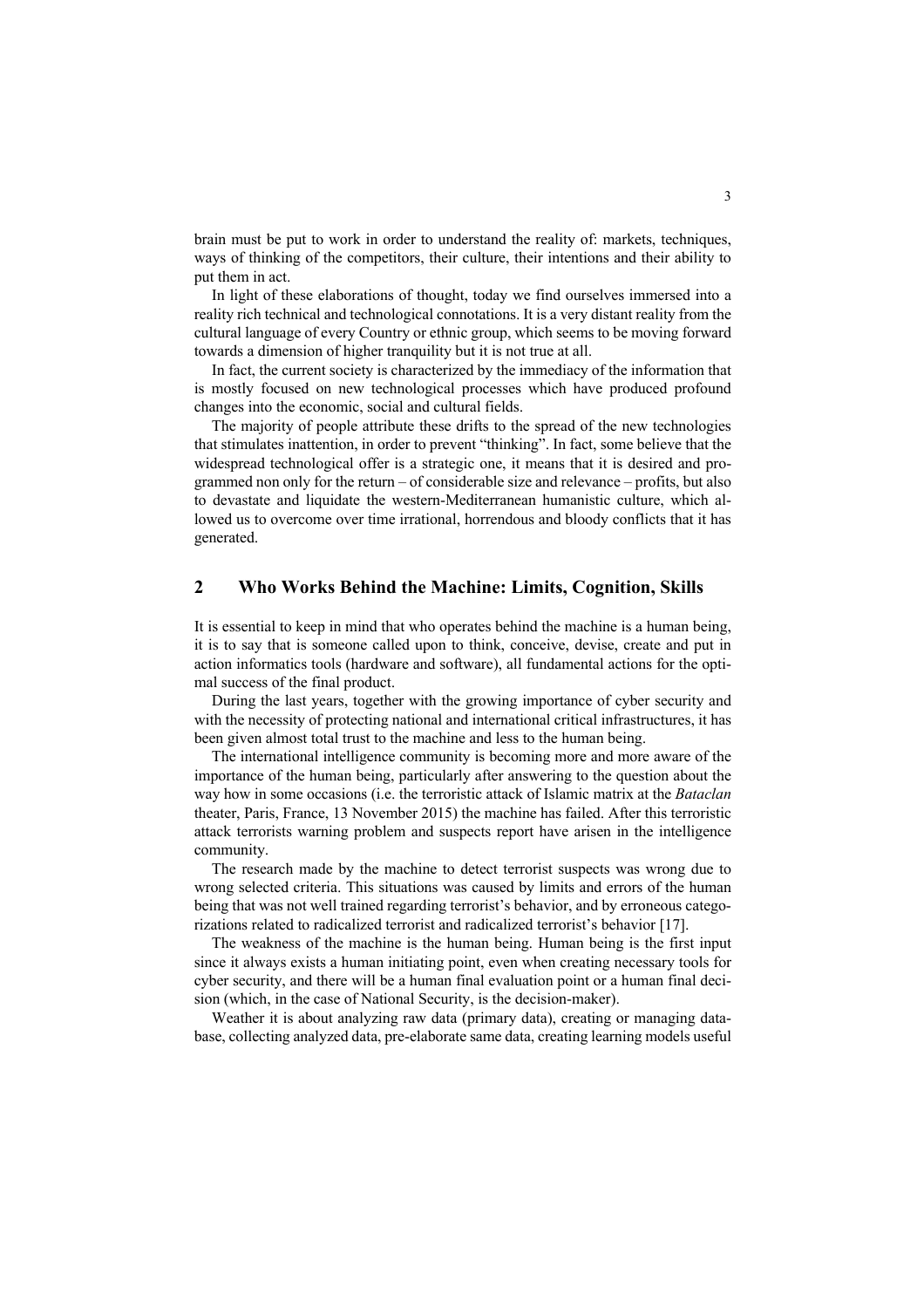for AI (Artificial Intelligence), the human being imports in these actions his own cognitive asset, with its abilities but also with his limits.

Biases are cognitive limits and errors of perception [20] that impact with thinking, analyzing and reasoning of every human being. No human being is exempt from biases since they are inherent into the brain and into the brain stem, into the culture, and into the behavior and they can interfere with every working activity, avoiding subjects from perceiving reality as it really is.

Biases, which are widely studied in the neuropsychology field, can be caused by society, education, social influence, culture, previous experiences; they can be implicit or explicit [5], and they involuntarily interfere by instilling also the belief of taking the wright decision or of making the wright action.

Particularly in the Intelligence and National Security field there have been found several troubles in the intelligence analysis and in the operational level and it has been theorized a specific type of bias connected to the intelligence field, the so-called I-BIAS [17]. The term I-BIAS indicates all of those errors of perception, errors of vision and culture that impede correct analysis or induce practitioners and technicians to make mistakes creating system and research models based on basic errors.

Among the most studied biases within the intelligence field there is the confirmation bias [10] which means seeking only that information that is consistent with the lead hypothesis, judgment/opinion, or the conclusion that is being considered primary, and the attentional bias [1] that manifests itself through a facilitation of attention orientation or as a difficulty in diverting attention from pertinent stimulus.

Unfortunately things that surround human being are not the only ones capable of limiting his cognitive abilities since there is also another type of bias, defined as physiological bias [2]. The physiological bias it is the elaboration of internal and external information aimed to cover up what is missed of the real information. The brain creates an ostensible version of what happens – based on the information it has already stored, without codifying new information – because it does not have the reality of what happens. At the neural level it indicates the deficiency of substances that enable the connections between the parts of the brain involved causing the non-codification of the information received [2].

Regarding the practical side, for the technicians this means thinking and projecting in a wrong manner at the beginning of developing process of data mining systems (even if there is supervision from a third part), or pre-canalize data elaboration in a wrong manner (i.e. algorithms).

Correcting these errors since their beginning leads to decrease the errors number, to increase the chance of creating models and tools aimed at the successful completion of the task (i.e. identifying threats, identifying suspects) and to widely decrease economic costs.

If we want to win the war or to excel on the strategic level, right instruments and right minds are needed, because, in the end, informatics instruments are being trained with data that are already biased through the human decision.

Human brain, as scientifically proven, can be modified in a more complex way than the machine, also because, as already mentioned, behind the machine there is the human being that creates and manages it. And if between people there is a difference in the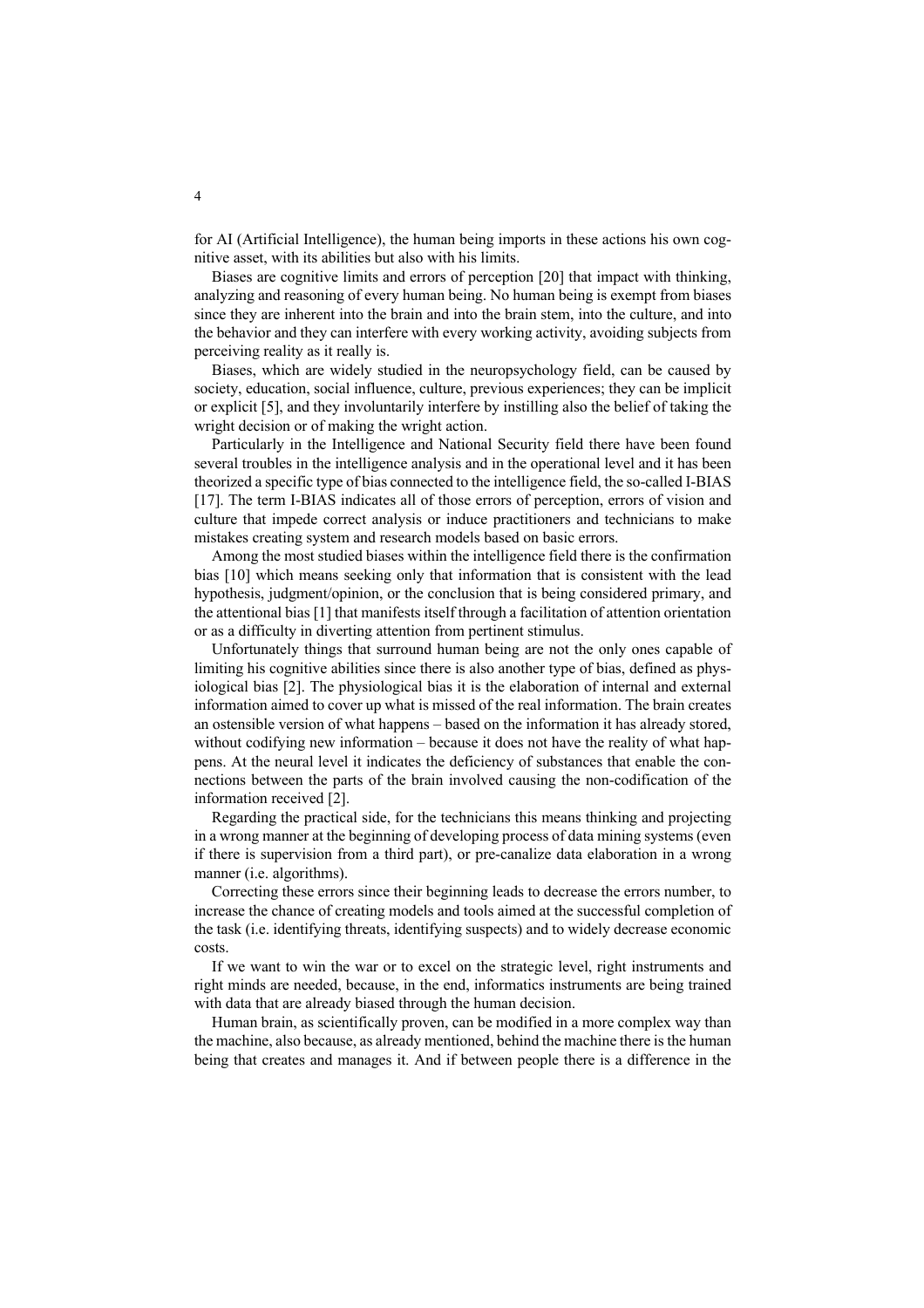intellect, not all of us are Leonardo da Vinci (artist and scientist, 1452-1519) or Caravaggio (painter, 1571-1610), there will be and there is indeed an insurmountable gap between human being and human being.

Machine progress, systems progress but they are always subjected to the variables commended by the human being; just examine in deep the problems created some years ago (October 2016) to the giants of Web that, when attacked in their systems with obsolete programs, especially through a *system Dyn* attack that impaired DNS system (Domain Name System) worldwide. During this attack the giants Web systems went haywire around the world for an entire day.

The lack of an economical investment chosen by the human being has thus created a global insecurity that machine could not face up to or resolve. But the human being was aware of it. In this case too the mad variable determines what the machine will be able to do or to not do within its limits imposed by technology, science, and biases of the human brain.

Unfortunately, we are not aware of it or we do not notice it, but it is necessary to realize that we are living into the era of information warfare[7], it is to say the "war of information". Yes, we are at war, an asymmetrical [12] and unconventional warfare [6] that develops itself with unequal weapons and an incredible discrepancy of tools, time and sources. The attacked ones often do not have the knowledge of having to fight, while the attackers, instead, know it very well. And it is in their silent soul – warm and comfortable – that they acquire important and sensitive information as well unconscious behaviors to be used in order to neutralize the attacked.

In this regard it is consider that the technique is a tool at our disposal and we do not realize that it became the environment that surrounds us, a "full immersion into the battlefield". It is a technique that is built according to rules that are only measured with the criteria of functionality, efficiency and convenience, which do not hesitate to subordinate human needs and requirements to the need of the technical apparatus.

Technique it is only functionality and it does not concede us – into the context of a social harmony that we have lived so far – to reprocess and associate, into a society that is more compatible with the time that the evolution imposes, the concepts of: knowledge, culture, individual, dignity, solidarity, identity, freedom, salvation, truth, ethics, politics, religion and history.

Making a logical equation – but not a mathematical one – it is possible to affirm that:

•  $logos =$  rationality = word = transcendence = Mediterranean-western civility = harmony, proportion, limits and measure.

A civility founded on knowledge, on writing and on transcendence, fundaments on which the Greek thought, the Roman legal organization and Christianity had built the civility we are living in.

• number = technology = binary system = cultural homologation = numerical power = economic power.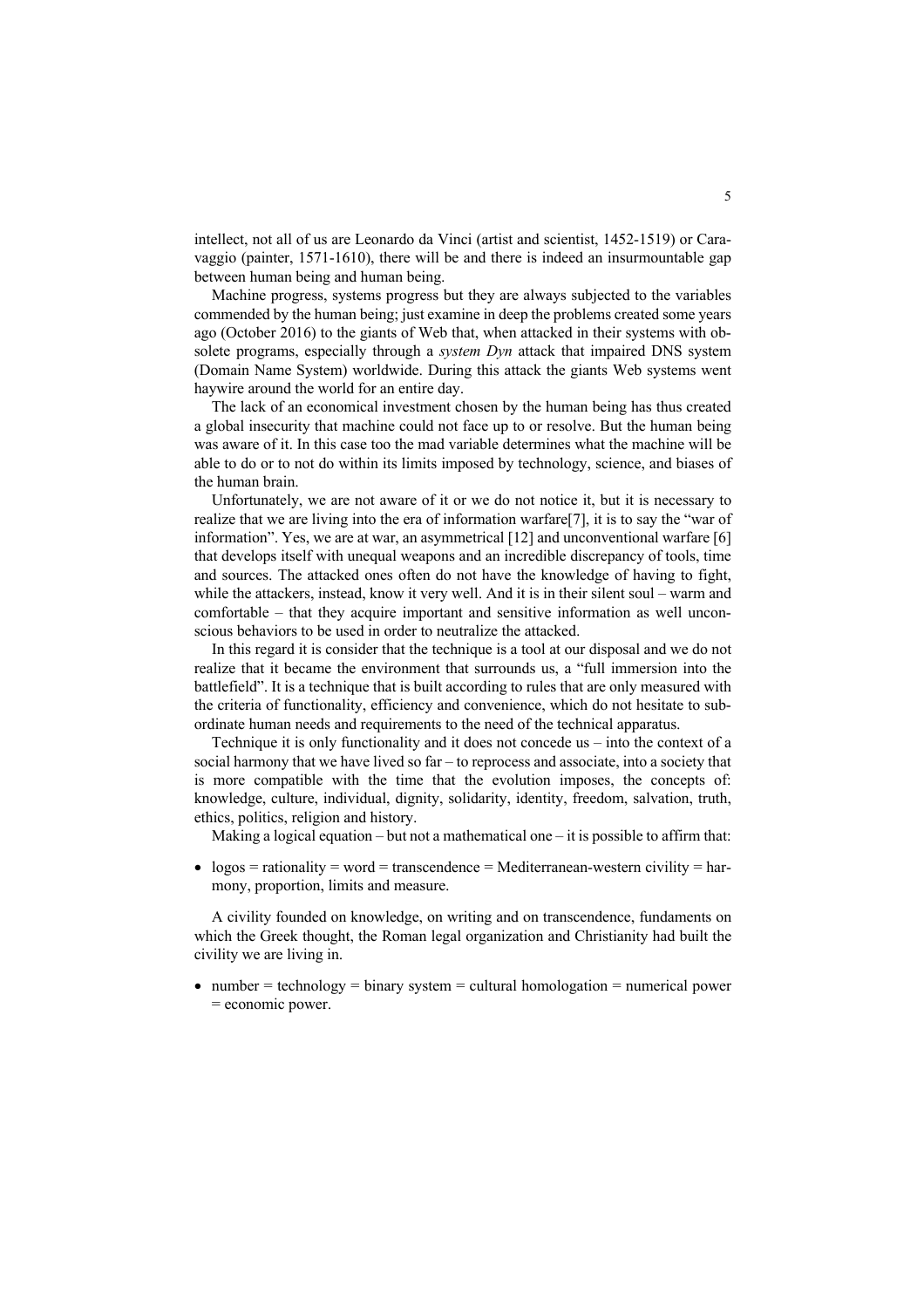A civility founded on the number that debases the sense of democracy where the numerical quantity is power, enhances the amount of money to acquire and is leading us towards "New Middle Ages" ruled by new lords and global vassalage.

We are realizing a technological society that tends to "regulate", that is to uniforms the behavior to a rule or to a technological process, but not to regulate it.

Regulation presupposes the emanation of norms anchored to legitimacy, especially in terms of a moral justification of behavior.

All technological innovations (tablet, smartphone, etc.) – individual tools for the dissemination and spreading of knowledge – apparently make free those who use them. But – as how really things are – subjugate them to the faceless power of whom decides how the machine works and of their new deity, the AI (Artificial Intelligence): which levels out, conforms, and deletes the individual personality and cancels the identity of each of us.

## **3 Scientific Finding that Will Affect the Future**

The above mentioned future perspective is not aimed at having a negative view about the future but is the elaboration of some scientific data that cannot go unnoticed to those who deal with National Security, whatever it is the role or the point of view.

Recent scientific studies [8, 14] have proven a decrease into the cerebral cortex of youth that led to the loss of numerous neuronal connections and neurotransmitters, that quantifies itself in a decrease of  $20\%$ ; reduction due to the excessive use of technology that have caused changes and distortions in the perception and in the cognitive perception, making these subjects unable of valuing emotions and reactions, and bringing them to reason almost as a machine, a robot and less like a person.

The majority of youth of today carry with them this involution, because human being has changed from the bottom, physiologically. The human being has a unique capacity for higher order cognition -such as planning and multitasking- but in the last few years youth are losing this set of capabilities.

Executive functions are a set of cognitive processes essential in organizing and monitoring behaviors.

Concluding, the development of more complex executive functions, including cognitive flexibility is what allows adults to complete challenging tasks.

These mental capabilities make the human being the best machine in the world, able to make a lot of mental and cerebral connections and actions each second throughout the day.

Unfortunately, with the excessive use of technology, Internet, electronic devices and videogames all these capabilities have failed. The excessive use of technology, as proven, causes physiological and biological modification both in the brain and in the behavior since it interferes in the abilities of attention and concentration with profound effects on the short-term attention, short term memory [26] and increasing biases. Youth could perform a significant deterioration in the neuropsychological measures of attention and concentration if compared to other youth grown up with less exposure to these inputs, proving that they are thinking according to binary models.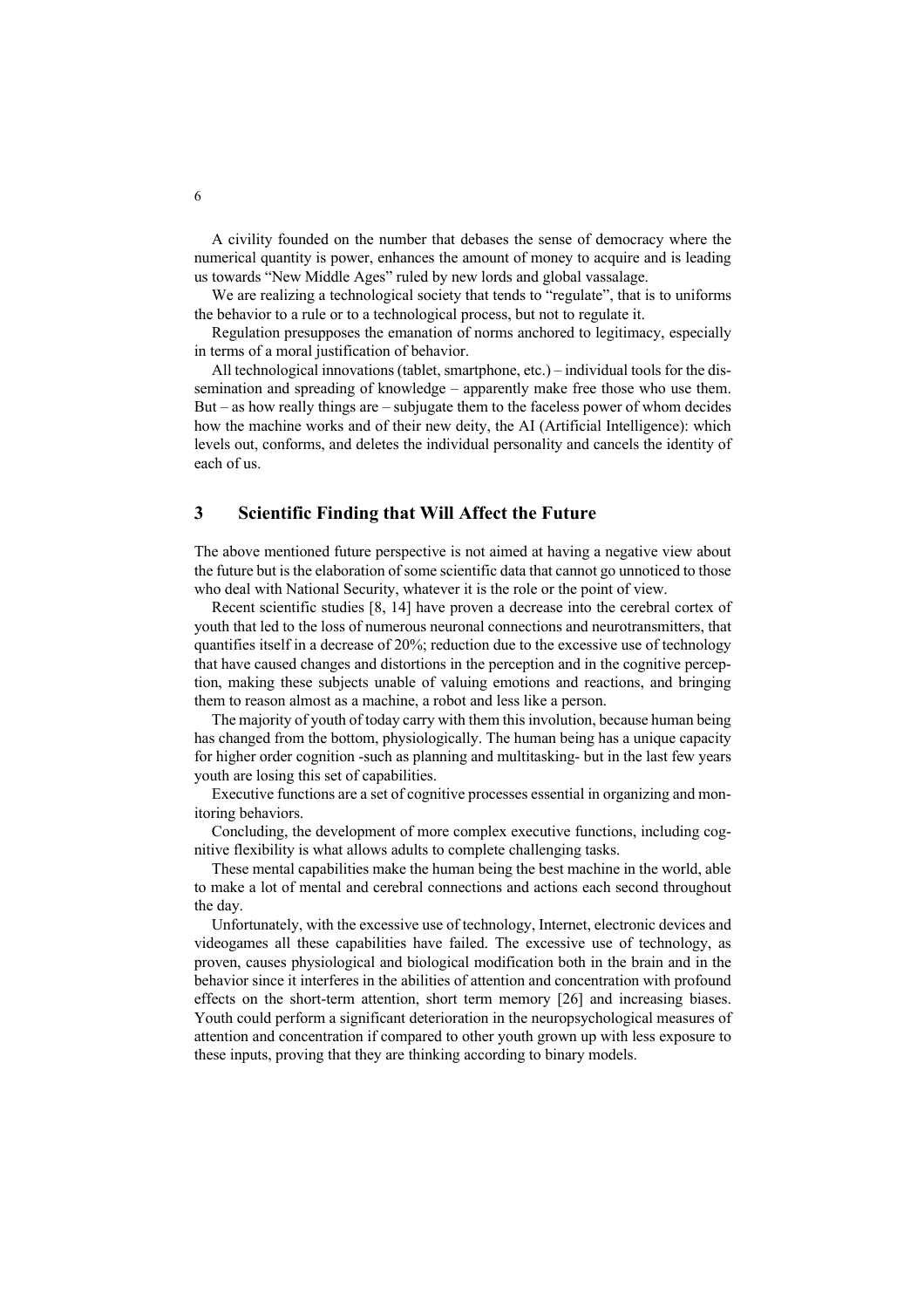In the current context and having a look to the future, it is fundamental keep in mind these scientific results since minds homologation, thus the ones of the future practitioners and, consequently, of the technologies created for supporting the National Security, renders Institutions and private entities less competitive, less powerful in terms of brain and, if homologated, more easily to forecast in actions and developing, which in operational terms mean being more easily exposed to counter-intelligence operations.

It becomes fundamental being aware of the fact that development into the field of technologies must necessarily be accompanied by the human brain development, which creates and conceives these instruments, since they are chained processes and non-separated processes as they erroneous appear.

As stated above to make it clear that "there is no regulation without regulator" and that the relationship between the computer (tablet, smartphone, etc. …) and those who use it is never one of a binary type. It is a relationship that develops under the aegis of a third part, that is of who conceived the machine and its programs of functioning "based on his own interests".

### **4 How to Better Protect National Security**

In order to guarantee National Security and to be at the forefront in the cyber security field it is necessary to maintain an active development of specific cerebral capabilities, because who works in the intelligence field can not be the same as others as but have to be above the attackers and have to forecast the opposing actions, evaluating all the variables, even mad ones. Action that the machine is still unable to perform.

It is necessary to put in action all the possible strategies, whether they are physical, cognitive, strategic. In particularly, reasoning with a long-term perspective taking in to account practitioners, in order to counter act -in a separate level- the rapid and constantly develop of technology by a competitor or non-state actors.

As before evidenced, we are living a new form of war, the "cognitive warfare"[27] whose objective is taking possession of information, production sources, circulation of information and knowledge.

Undoubtedly there is a war in progress where we are all unconscious actors in a war theater – enlarged, unconventional and asymmetrical – of which we are not able to understand rules and dynamics, nor the subject of the dispute, nor to recognize our companions of events, nor to discern the criteria of identifying our opponents.

In essence we are suspended above a social-subjective dimension, where our cognitive limits favor the "invisible ones" by delivering to their countless threat agents – that populate the improperly defined virtual world (but that is not so) – a large, simple and favorable operative field.

But what is the object of this transfer? Information, all kind of: personal, behavioral, working, interpretative, as well as opinions, preferences, logistic and housing activity, habitudes and personal tastes in various formats (text, images, videos).

We are not able to understand that every individual, man or woman, is a creator and provider of valuable and sensitive information as well as a potential target of interest. We are also unaware of the fact that on the other side of the "barricade" leaks a vast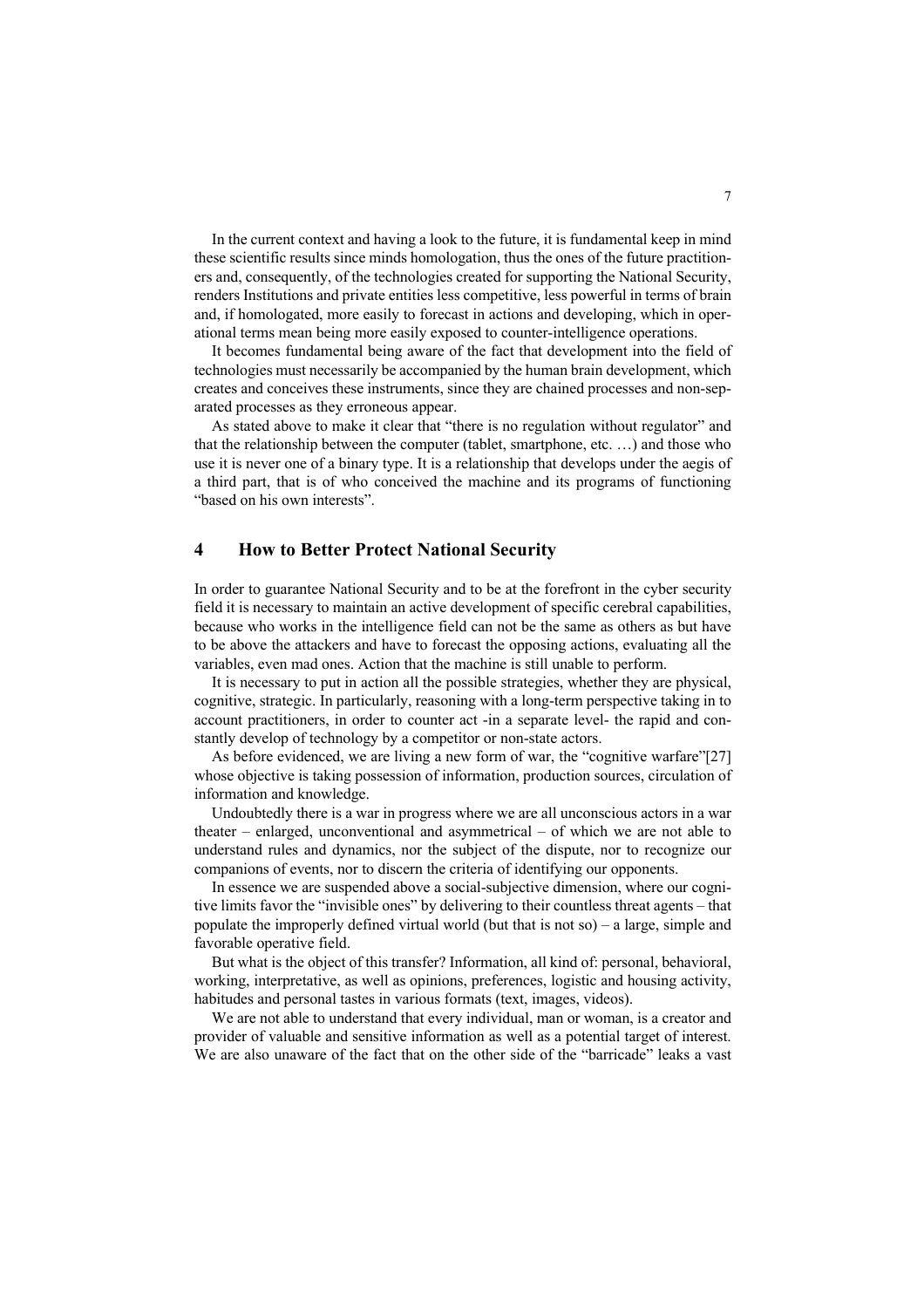world of as many human subjects, whom: operate into the cyberspace, have sophisticated tools at their disposal and are equipped with non-friendly intentions. They are animated by a "will to power" and moved by strategies and inscrutable goals, focused exclusively on the knowledge of other people's intentions and on their respective power and vulnerability factors, to be optimized in implications far from virtual.

Who are they? Difficult to say, research on the attribution of these new threats do not allow us yet to solve the enigma, however their analysis enables us to affirm that the actors are primarily state-actors or their proxies<sup>2</sup>, that are appointees, military or civilians, private agencies, industrial companies, without any geographical or flag distinction or mercenaries, all of them skilled in moving into the deep world and dark  $web<sup>3</sup>$ .

Furthermore, the extended and widespread network of social networks on digital platforms has favored the rapid and unreasonable adoption of informative behavior of all kind of information on a large scale, which is difficult to contrast with a containment solution.

The usual dilemma comes to the light again, when a finger moves up and indicates the sky looking to the moon. And the risk is when too many people look at the finger.

Everybody reason with machine with one thousand functions but these machines do not work without being connected to web networks. The reasoning is also without taking into account that in this scenario only 4/5 big companies play in the web space. As explained before when in the year 2016 half of the world (providers) was stopped. It is possible to have the best machine in the world but if these few providers turn on filters that impede the machine to work or to work in a wrong manner, what is it possible to obtain?

The practitioners, the human being have to look at the moon and not at the finger; growing generations have to learn to look at the moon and at the finger at the same time, due to complexity of the world and the current and future threats. When someone speaks about I-BIAS, this is the meaning.

#### **5 Conclusion**

Therefore we find ourselves living into a highly unbalanced reality on the technical dimension and on technological solutions, but completely undocked on the cultural and behavioral level.

It is necessary to dedicate specific development to the human being cognitive abilities through dedicated training in order to mitigate or overcome biases, regardless origins or previous experiences because this is even more a multidisciplinary and multi-

<sup>&</sup>lt;sup>2</sup> Literally, type of server that acts an intermediary from clients seeking resources from other servers; in this case, considering the term from computer science and telecommunication, it means an appointee that acts for a third part.

<sup>&</sup>lt;sup>3</sup> Deep web as part of Internet whose contents are not indexed by standard web search-engines; dark web as web contents inside the dark net –literally shadowy networks- that can ben reach only trough dedicated software.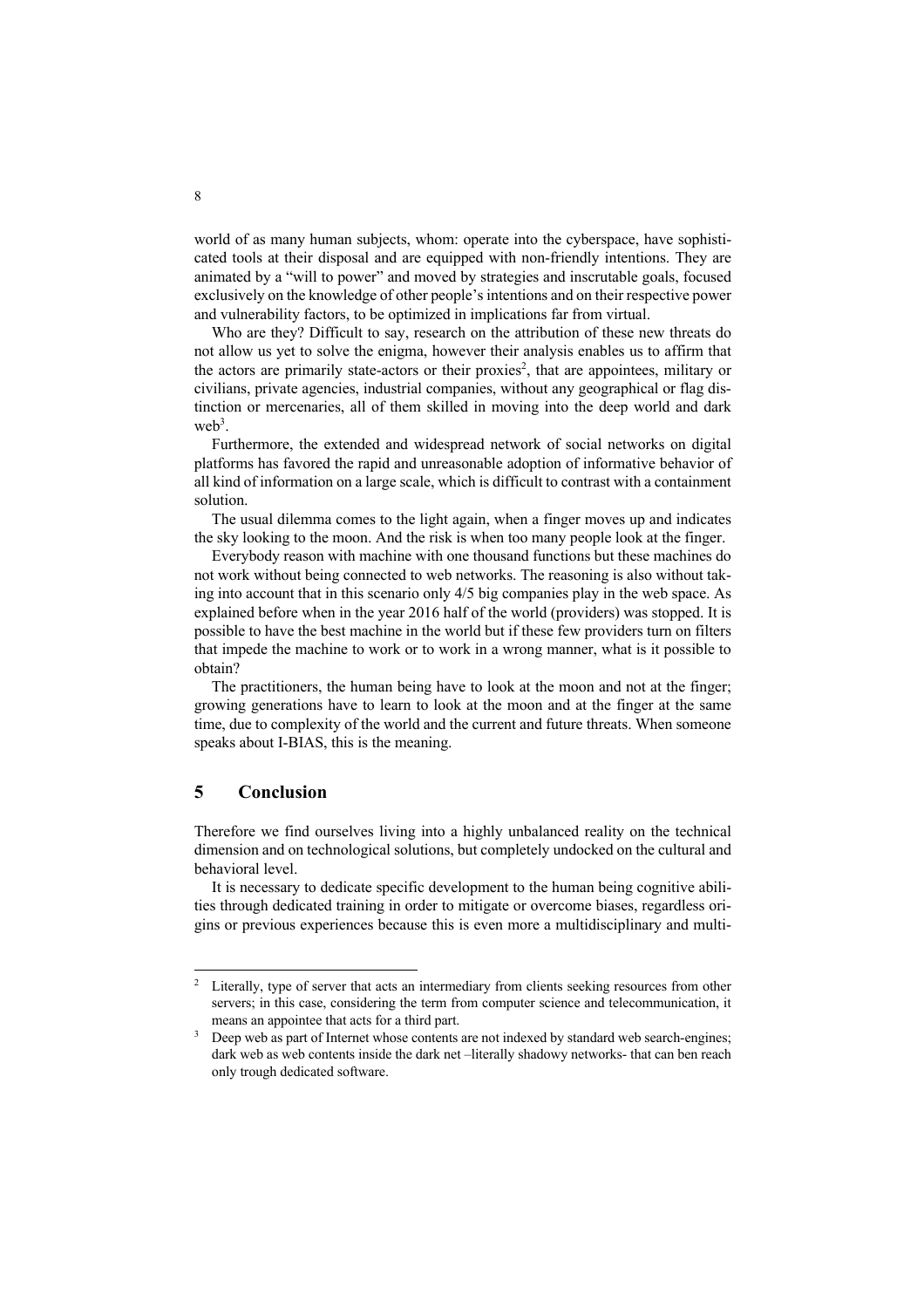level dimension that required a bottom change, change that can later create a domino effect by modifying and improving performances in favor of single person, entity, State.

The answer to this scenario can be exclusively provided on a cultural level, by opening our mind to critical stimuli, so to understand that we are not in front of a technological threat or a technical mechanism. This happens because the exploitation of the information that we unconsciously spread and the attacks - both cyber and computer ones - have a man-made origin, which constantly and in a free of charge way feeds itself with the information provided by us and by our unsuspecting and unaware behaviors. The most deleterious aspect: we are not just potential victims of blackmails for the payment of ransoms or theft of credit cards credentials, etc.… but also potential and probable targets, as we are unconscious vectors of these threats in the direction of the organization where we work.

We are all led to believe that as so far exposed is a "science fiction novel" just because we do not perceive the intangible with human eye e we do not touch it by hand.

But denial, deception, propaganda, information theft have always been intangible dimensions – before relegated elsewhere – now widespread in the digital world, exported to the network and in the social networks that we like so much. We activate these technological demons with every click we make and we do not notice it: as, for example, the fake news that infest the network not only for goliardic purposes.

The human factor and the so-called Human Intelligence  $(Humint)<sup>4</sup>$  are the only defense elements of the system to counteract the aggressors that are not machines, but human beings behind them.

The human being and the Institutions have always been able to count with numbers enemy or competitor's logistic sources, likewise cerebral and cognitive resources of technicians and practitioners in the field should be counted as their own quality. They have to be able to physically and mentally adapt themselves to the environmental changes and then to new forms of threat.

One of the divergences between Humint practitioner and those who work in the cyber security field is the necessity to contain the research areas, create subsets, clusters of data directly congruent or non-congruent. The human being is still able to process and analyze multiple information, even in non-logic or non pre-determined ways. The human being do not need the so-called "circle closure", if a human being ready to be close will not be created.

The machine can help in finding solutions, specifically in analyzing suspects, searching characteristics always and only if there is a human being – that have worked in the field- that train technicians about what they have to search for.

Two figures that complement each other, human being and the machine, but always and only human being's experiences will be the ones able to set guidelines for the machine in order to find solutions.

A change of perspective that has to become a constant component of the academic courses of all young people, so they can have an appropriate knowledge and education relevant to the new threats related to computer science. Ultimately, our young people

<sup>4</sup> Human intelligence, in short way Humint, is one of the basic intelligence functions that act collecting and processing information from human sources.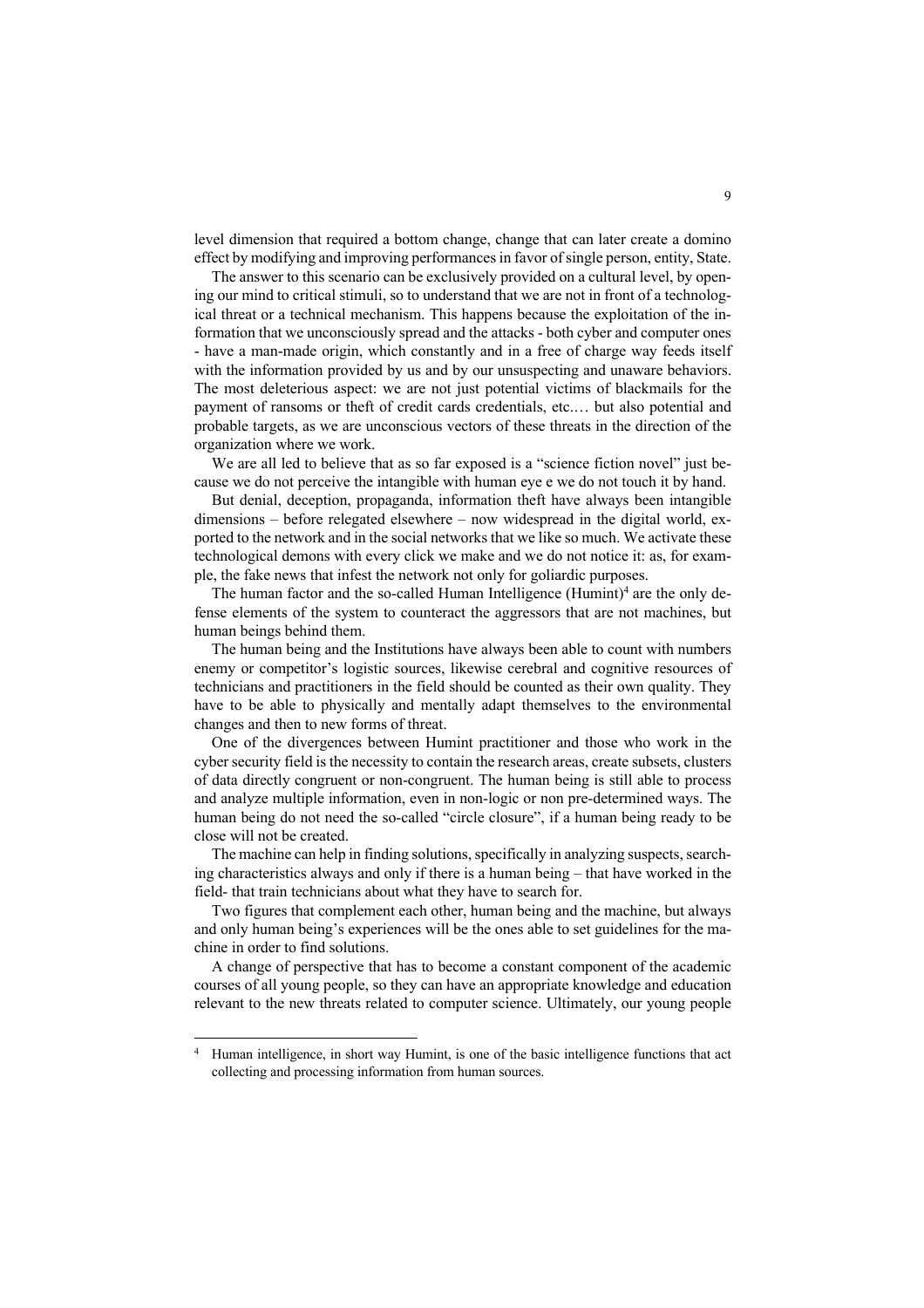which are our valuable resources as well as our future citizens and managers – destined to do politics, to manage strategic sectors of the System-Nation, to work in companies, in Ministries, in the Armed Forces, etc. … - they will be able to bring in dowry the digital knowledge that they acquired today.

All this with a view on the fact that for the safeguarding of the security – and especially the National one – we are all insiders, without exception: responsibility belongs to everybody.

This paper ends with an aphorism trusting in the opening of minds for its interpretation: *"The perfect dictatorship will have the appearance of a democracy, a prison without walls, in which the prisoners would not even dream of escaping. A system of slavery where, through consumption and entertainment, the slaves would love their servitudes"*, Aldous Leonard Huxley.

#### **References**

- 1. Battagliese, G., Lombardo, C.: L'attentional bias nella psicopatologia. Psicoterapia Cognitiva e Comportamentale Vol. 17, n.1, 2011 (pp.75-98), Edizioni Erickson Trento (2011).
- 2. Bellomo, D.: What is biased can be unbiased: the neurological process of identification and elimination of biases held by professionals and victims. Study conducting using subject's brain mapping to evaluate biases caused by trauma, culture or education EVAWI International Conference, Chicago, USA (2018).
- 3. Bisiach, E., Luzzatti, C.: Unilateral neglect of representational space. Cortex (1978).
- 4. Bond, M.S.: Hybrid war: a new paradigm for stability operations in failing states. Carlisle Barracks, PA, USAWC, Strategy research project U.S. Army War College (2007).
- 5. COPS Community Oriented Policing Servicies: US Department of Justice, Washington DC, USA (2016).
- 6. Department of the Army US: U.S. Army Special Forces Guide to Unconventional Warfare: devices and techniques for incendiaries (2011).
- 7. Ehlers, V.J.: Information Warfare and Internationale Security. Science and Technology Committee. IWS-The information warfare site (1999).
- 8. Falchini, L., Riggio, F.: Terrorismo e bambini. L'impianto del seme dell'odio attraverso i cartoni animati. Il fenomeno ghost splash. EUIEdizioni, Rome (2016).
- 9. Focus Storia,: The mind is like a parachute, it only functions if open. Cited by Albert Einstein (1879 – 1955). N. 63, gennaio, p. 77. Arnoldo Mondadori Editore (2012).
- 10. Globalytica LLC: Glossary of cognitive biases and misapplied huristics. Globalytica, USA (2017).
- 11. Haselton, M.G., Nettle, D., Andrews, P.W.: The evolution of cognitive bias. The Handbook of Evolutionary Psychology. Hoboken, NJ, US: John Wiley & Sons Inc. pp. 724–746 D. M. Buss edizioni (2005).